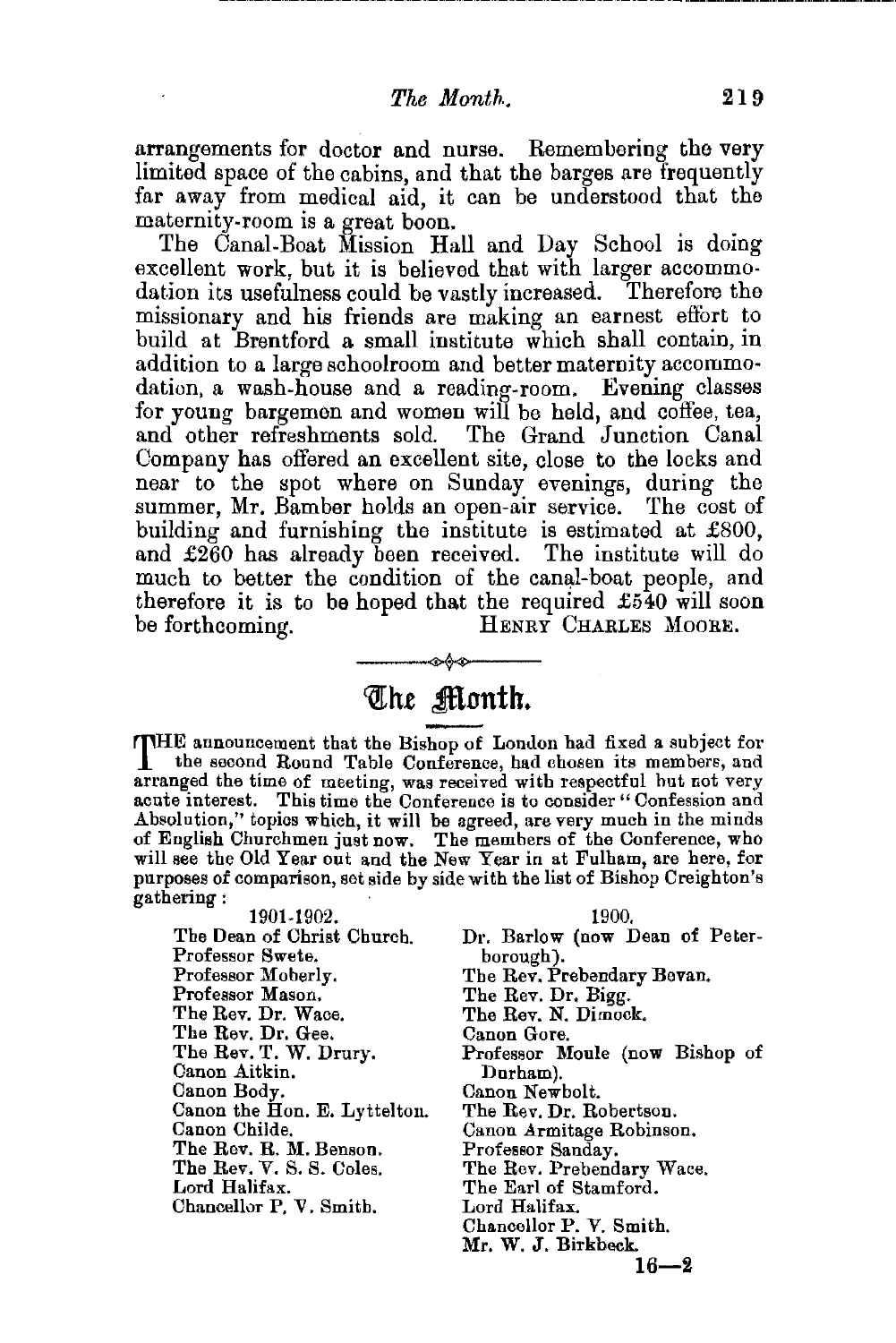It will be seen that the names indicate a fair balance of power between the two chief opposing schools of thought, although it seems odd that the Broad Churchmen should practically be excluded from gatherings of this character. Have they no right to their view of what the Church may mean as to Confession and Absolution? There is no one on the Evangelical side at all corresponding to the extreme position marked by Mr. Stuckey Coles, Father Benson, and J.ord Halifax, and this is the most obvious deficiency in the constitution of the gathering. No doubt it was advisable to get, as far as possible, a new body of men, lest it should be said that a kind of permanent committee was sitting to settle the differences of the English Church, but the loss of the unequalled erudition of the Rev. N. Dimock must be felt. It will be seen that Dr. Wace is the only clerical member common to the two Conferences. It will be remembered that he acted as Chairman in 1900, and edited the report of the Conference,

The difficulty most people feel in regard to such gatherings as these is to discover their value. With all respect to the London Diocesan Conference, it is a little difficult to see quite what the last Round Table Conference did, or what the new Conference may be expected to do. So far as any influence on the breach between the extreme Anglicans and the rest of the Church is concerned, the first Conference would appear to have been absolutely futile. Of course, it is just possible that the main body of Church. people were in some way affected; but it may fairly be alleged that there are no signs of this, or, indeed, that the main body of such persons as much as knew the Conference existed. The other gathering had, indeed, one value for the student ; it showed the strength of the position held by sober Churchmen, and the utter impossibility of reconciling that position with the views of the Lord Halifax party. But, really, there was nothing very novel about this. Perhaps the new Conference may have some more definite value.

The appointment of Bishop Welldon to the stall at Westminster held by Canon Gore has been welcomed on all sides. It implies a distinct accession of strength to the clerical forces of the diocese-an accession which will help to keep in check the tendency to extreme and fantastic Anglicanism. It should also imply a distinct gain to the cause of Foreign Missions on their home side. Bishop Welldon is hardly the man whom the critic will accuse of ecclesiasticism, or sentimentality, or bigotry, or any of the crimes occasionally alleged as the peculiar characteristics of persons who think the last command of our Lord ought still to be deemed binding upon us. Dr. Welldon must be counted with the Bishops of Calcutta who had but short reigns-Heber, James, and Turner. The see has not yet been founded a century, but it has bad nine Bishops see has not yet been founded a century, but it has bad nine Bishops already.

One interesting side of the appointment is its relation to the attitude taken up by Canon Henson towards the question of Home Reunion-an attitude in which he seems to some extent to have Canon Armitage Robinson with him. If Dr. Welldon agreed that it was time to acknowledge the Non-Episcopal Churches of Great Britain as real and true Churches, possessing valid orders and valid Sacraments, then the Westminster revolt against a typical doctrine of the extreme Anglicans would take a new form. At present it has very much the air of a protest against the extreme application of the doctrine of a Visible Church whieh has helped so many people on to Rome, and the resultant doctrine